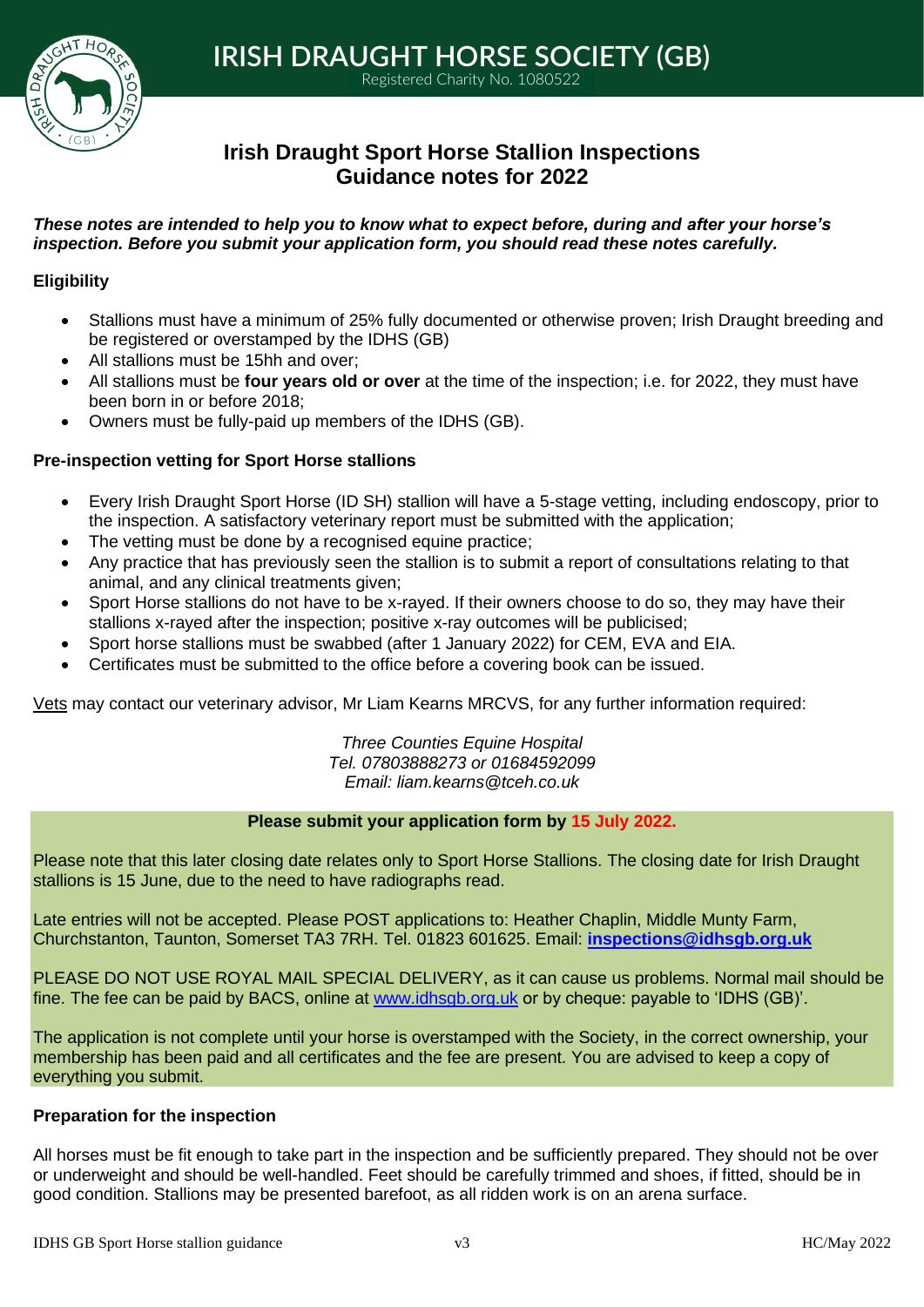# **Tack and equipment**

As there is a ridden assessment, the bit chosen must be appropriate to the horse's level of training and development.

Handlers should also bring lungeing equipment and tendon boots with them. Although lungeing is not a part of the veterinary check on the day, it may be required if there is a query. All handlers and riders should be correctly attired, including British Standard protective headgear and appropriate footwear.

Stallions may wear foreleg boots, but not hind boots in the loose jumping phase. They may wear boots all round in the ridden phase.

# **The inspection team for Sport Horse stallions**

There will be a minimum of two inspectors for sport horse stallions. At least one inspector must be from the IDHS (GB) panel. The other inspector(s) will be selected for their expertise and knowledge of the sport horse disciplines.

The inspection administration team ensures that all participants and inspectors are aware of the inspection rules prior to the day. Inspectors and volunteers who have contact with the horses and scoring system will be asked to complete conflict of interest/code of conduct forms in line with our Conflict of Interest policy.

The inspection administrator is not just there to record the scores. They are responsible for ensuring that the correct protocol is followed, that the inspection team keeps to time, and that the score sheets are completed efficiently and accurately.

The score sheet used for sport horse stallions is not the linear profile form that we use for Irish Draughts. The numerical score sheet is similar to that used by Sport Horse Breeding of Great Britain.

### **Summary of the inspection procedure:**

### **Please would all parties observe relevant COVID-19 guidance in place at the time of the inspection.**

**On arrival:** 

- Checking in: please submit your passport to the administration team on arrival at the venue. You will be asked to sign a disclaimer.
- Many people choose to arrive on the evening prior to the inspection. Please ensure that you have requested a stable and any additional bedding on your stable booking form.
- You can book a stable to stand in for the day if you don't wish to stay overnight.
- If you would like to lead your stallion through the jumping lane and around the arena on the night before the inspection, please let us know in advance, as this facility is likely to be in high demand.
- Only one stallion to be in the arena at any one time.

### **Inspection day:**

- Photographs will be taken of your stallion: both sides, front view and rear view. These may be taken by one of the inspection administration team and form part of the record of your stallion's inspection.
- A private photographer will be available to take professional photographs, which you can purchase direct from them.
- The stallion must be stood up correctly with all four limbs fully engaged (i.e. not resting a foot) and should show the horse to his best advantage. The stance should be open, so that three or four legs can be seen from the side.
- If you wish to use photographs for publicity purposes, please ask the photographer's permission and always credit each use.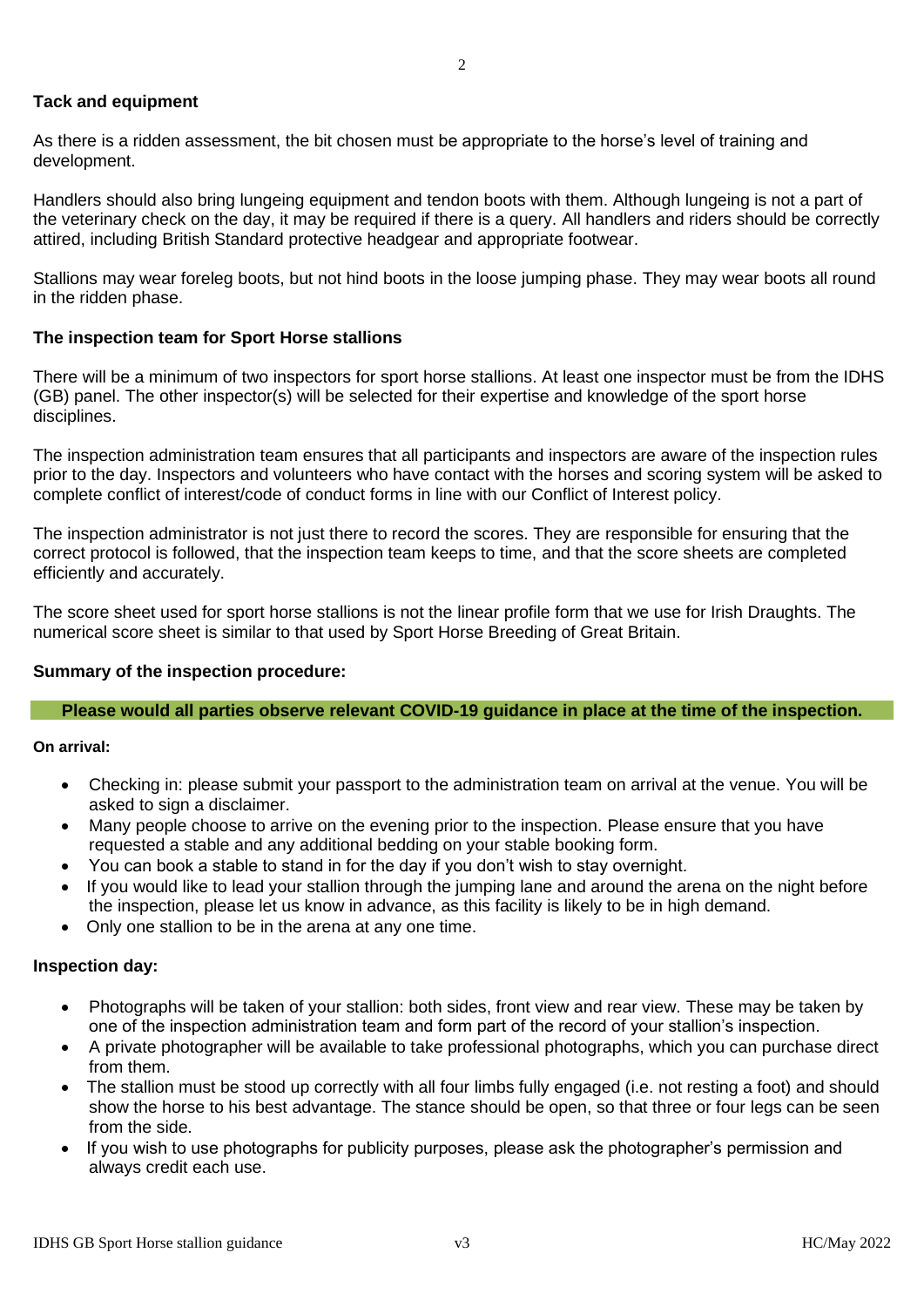• The time for your veterinary check is on your timetable. This is a brief check to ensure that your stallion is sound enough to undertake the inspection tasks. The vet will have your own vet's 5-Stage veterinary report available to him/her for reference. A stallion that fails the pre-inspection vetting or the inspection day veterinary check will not be allowed to come forward for inspection.

# **During the inspection**

- 1. The steward or stable manager will advise you when to bring your stallion out for his inspection and will make sure that your route to the outside of the stallion barn is clear of people and other stallions.
- 2. The handler will be asked to stand the stallion up for a few minutes to enable the inspectors to view his conformation on a hard surface. For this purpose he will need to be taught to stand correctly.
- 3. The stallion will be walked away from the inspectors, and back again on the concrete outside the indoor school. This is then repeated in trot.
- 4. The stallion will be taken into the indoor school and fitted with any boots required (front limbs only). The stallion will then be let loose. The handler will not be assisting the arena party, but must stand in the diamond-shaped area in the arena away from the inspection team.
- 5. The arena party will then work the stallion in walk, trot and canter on both reins. Stallions will then be guided towards the entrance to the jumping lane for the first jump effort.
- 6. The increasing heights and spreads for each effort are listed on the diagram within this guidance.
- 7. Each stallion will make a minimum of five jumping efforts and may be asked to complete the lane six or seven times to give him sufficient opportunity to show himself to his best advantage.
- 8. Inspectors may stop a stallion completing the jumping phase if they feel it is in the best interests of the stallion to do so; for example, if he is insufficiently fit or prepared to complete the task safely.
- 9. After the stallion has jumped, the handler will be asked to catch his or her stallion. S/he will hold the horse or walk around quietly in the arena, as directed by the inspection team. The inspection team members will complete the score sheets for that part of the inspection.
- 10. All stallions will return to the stable to be tacked up for their ridden assessment with their own rider. The time for the second phase of their inspection will be on your timetable.
- 11. Stallions are required to show three correct and balanced paces under saddle, and will also be assessed on obedience and rideability.
- 12. There will be three fences to jump under saddle. The layout of the fences will be the decision of the inspection team, but stallion owners/riders can determine the fence order and direction for jumping. The fence heights will be agreed by the owner and the inspectors, according to the stallion's level of training.
- 13. Sport Horse stallions will be scored using a score and comment sheet designed for the purpose. Scores are the only way to evaluate data objectively and determine pass or fail, to evaluate progress and conduct statistical analyses (e.g. compare results of different animals and inspections at a later date).
- 14. If any animal shows signs of aggression or becomes too difficult to handle safely during their inspection, the handler will be asked to return to the stallion to the stables to settle and return to the arena at the conclusion of the day. If they remain aggressive or difficult to manage safely, the inspection team may decide to terminate the inspection to protect the horse, owner and officials on the day. In such circumstances, no refund of fees will be allowed.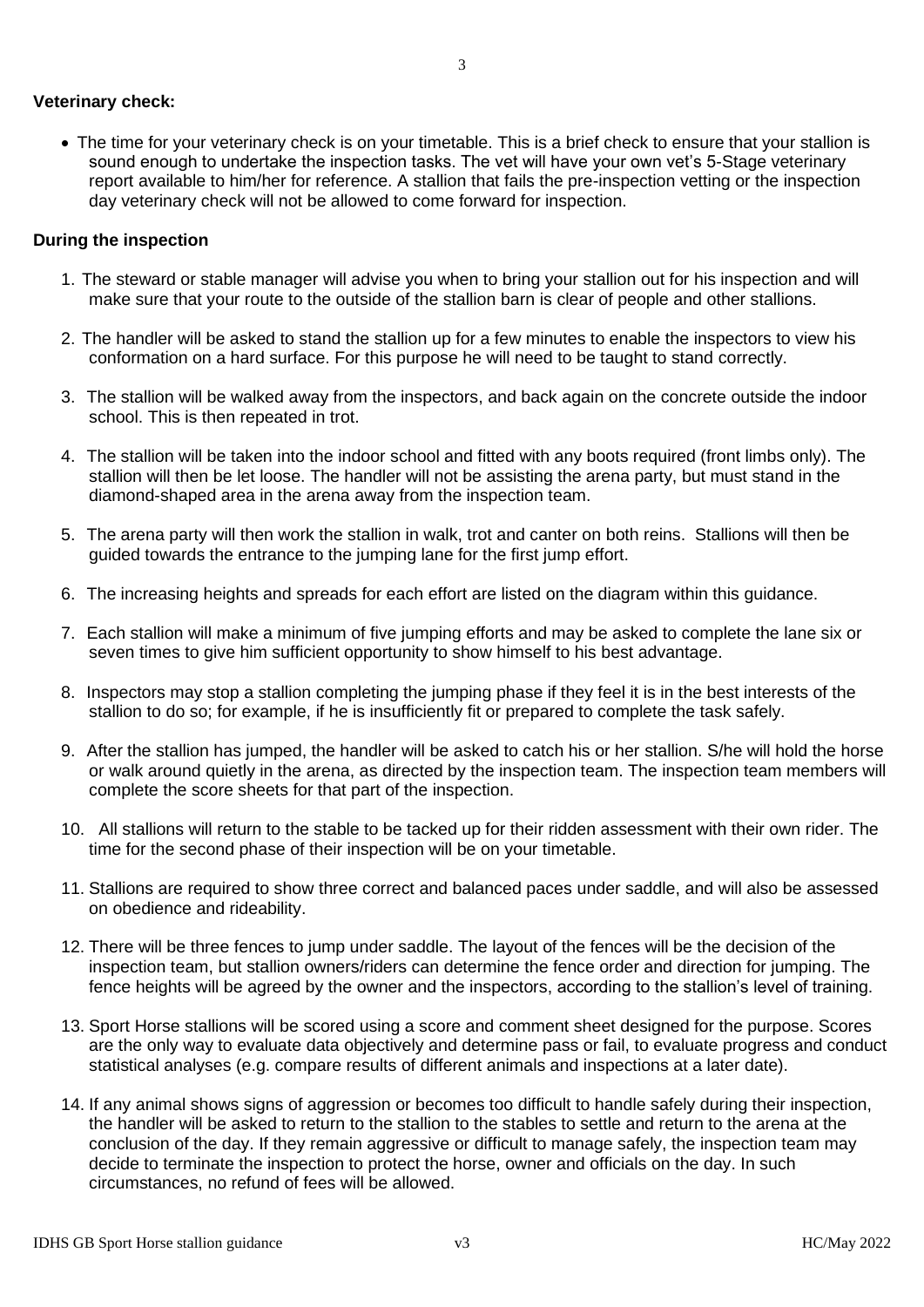- 15. At the conclusion of the inspection, the inspection team will then speak with the owner or handler for a few minutes to explain the decision made. The decision is provisional, subject to further cross checking of all the inspection paperwork.
- 16. The results will be confirmed by letter within four weeks of the inspection. The owner will be sent a photocopy of the score sheets. The score sheet and inspection team comments will be made public if the stallion passes his inspection.

*Please note that in 2022, the entrance to the indoor school will be the one that is halfway down the left hand side of the stallion barn. No horses will enter or leave by the large doors at the end of the school. This means that stallions will have to walk down the barn to gain access. Grilles MUST be fitted to all stallion stable doors and have been requested from the College. Please do not remove the grille, even if your stallion does not normally require one at home.* 

# **Classification of stallions after inspection**

# **(a) 'Passed'**

If the stallions pass vetting and inspection, they are accepted as 'Passed IDHS (GB) inspection criteria for Irish Draught Sport Horse Breeding' and their passports stamped accordingly.

# **(b) 'Performance'**

A stallion achieving a certain level in open competition will be deemed to be an IDHS (GB) Performance Sport Horse Stallion.

# **(c) 'Elite'**.

A stallion achieving a certain level in open competition will be deemed to be an IDHS (GB) Elite Sport Horse Stallion.

The required levels in each of the disciplines are listed in the table below.

| <b>Points</b>              | <b>Passed Performance</b> | <b>Passed Elite</b> |
|----------------------------|---------------------------|---------------------|
| <b>British Showjumping</b> | 350                       | 750                 |
| <b>British Eventing</b>    | 15                        | 45                  |
| <b>British Dressage</b>    | 140                       | 250                 |

A stallion that passes the vet on the day but does not achieve the standard required for the inspection will be identified as **'Does not meet IDHS (GB) inspection criteria for Irish Draught Sport Horse Breeding'.** 

### **Over-stamping/endorsement**

Stallions from other registers can, as at present, be over-stamped on to the IDHS (GB) Sport Horse Register, provided that the owner submits an application with the relevant over-stamping fee and the stallion meets documented breeding requirements. Please contact our passport office (details in Appendix below). We can now update Horse Sport Ireland passports with names and changes of ownership.

**Stallions with high levels of performance or success in other organisations' inspections**

**Exceptional sport horse stallions** that meet our pedigree requirements of at least 25% documented Irish Draught breeding, and which are registered with or have been over-stamped by the Society, can, if they have already completed *an equivalent or more advanced inspection process* with another organisation, or if they have exceptional performance in open competition, be considered for acceptance on our stallion lists without further inspection.

The owner can submit an application to the inspection management team to have the stallion's performance assessed. Please email [inspections@idhsgb.org.uk](mailto:inspections@idhsgb.org.uk) for further information and an application form.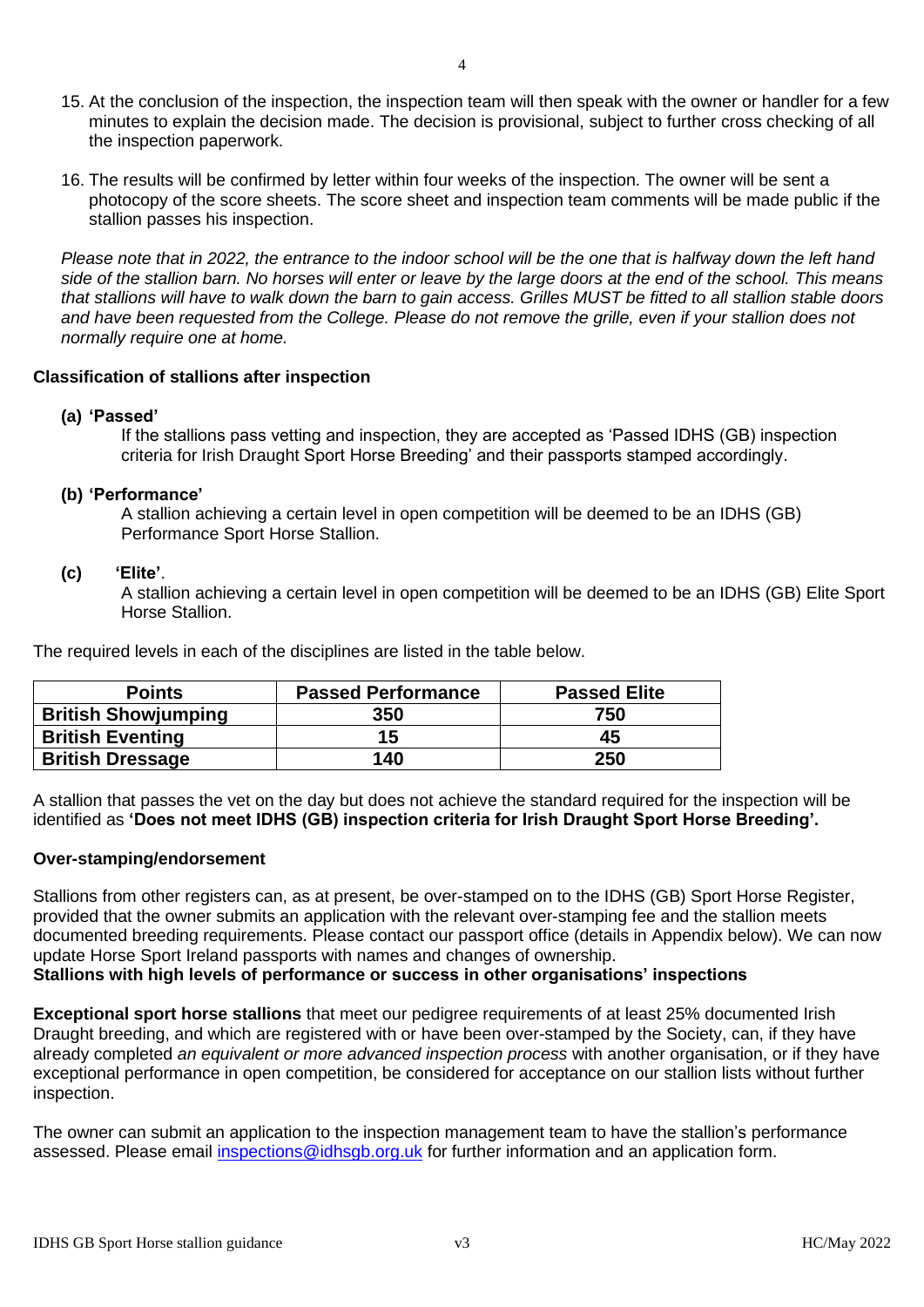There is no charge for this service, but if accepted by the Council, the stallion must be overstamped and the owner must become a member of our Society before their stallion can be listed or advertised in our publications and on our web site.

# **Covering certificates**

Covering 'books' are not issued. Individual certificates can be purchased from our administration office at the cost of £4 each inc. VAT. It is the stallion owners' responsibility to buy certificates in good time and to give them to the mare owner, because the registration cannot take place without one.

Issuing a covering certificate does not imply that the Society supports the use of an individual stallion. Covering certificates will state clearly if the stallion has not been inspected, or if he has been inspected and does not meet IDHS (GB) inspection and/or veterinary requirements.

# **Inspection appeal procedures**

Owners who are not satisfied with the results of the inspection will be given the opportunity to represent the stallion for **one repeat inspection**, under a different inspection team, at a future date.

Sport Horse stallions do not have to repeat the pre-inspection vetting (so long as they passed the vetting the first time), but they must be examined on the day to ensure that they are sound enough to inspect.

In addition to the single opportunity for re-inspection, the owner may appeal **in writing within 28 days** of their last inspection date.

The IDHS (GB) will charge a fee for an appeal inspection which is held outside the normal inspection programme.

# **Veterinary Examination Appeal**

Owners of stallions that do not meet the requirements of the veterinary examination on the day can appeal the results of the examination, providing that they apply in writing to the Inspection Administration Manager or Chief Inspector within 28 days of the veterinary examination. The stallion may be re-examined by a mutually agreed specialist for a second opinion.

The examination will only be carried out in respect of the condition for which the stallion was failed at the initial inspection. The cost of the examination must be borne by the owner of the stallion.

# *The decision of the appeal vet is final.*

# **Health and Safety**

This event is supported by a full and detailed risk assessment. Health and safety is the responsibility of all of us. Anything to do with stallions is inherently hazardous and we cannot eliminate all risk. If you see any particularly risky situations developing, please report them to one of the administrators, stewards or the stable manager.

If anyone needs first aid, please report to any official on site on the day, or to a member of college staff. We do have access to trained first aiders on the day, but for any significant medical incident, we will be requesting external medical support. Please ask for assistance if you become unwell or need help in any way.

### **Veterinary emergencies**

We will have at least one vet on site during the inspection (08.30-17.00). At other times, you will need to call the emergency veterinary service.

# **The vets on call are at the Avonvale Equine Practice: contactable on 01295 670501. Website:<http://avonvaleequine.co.uk/>**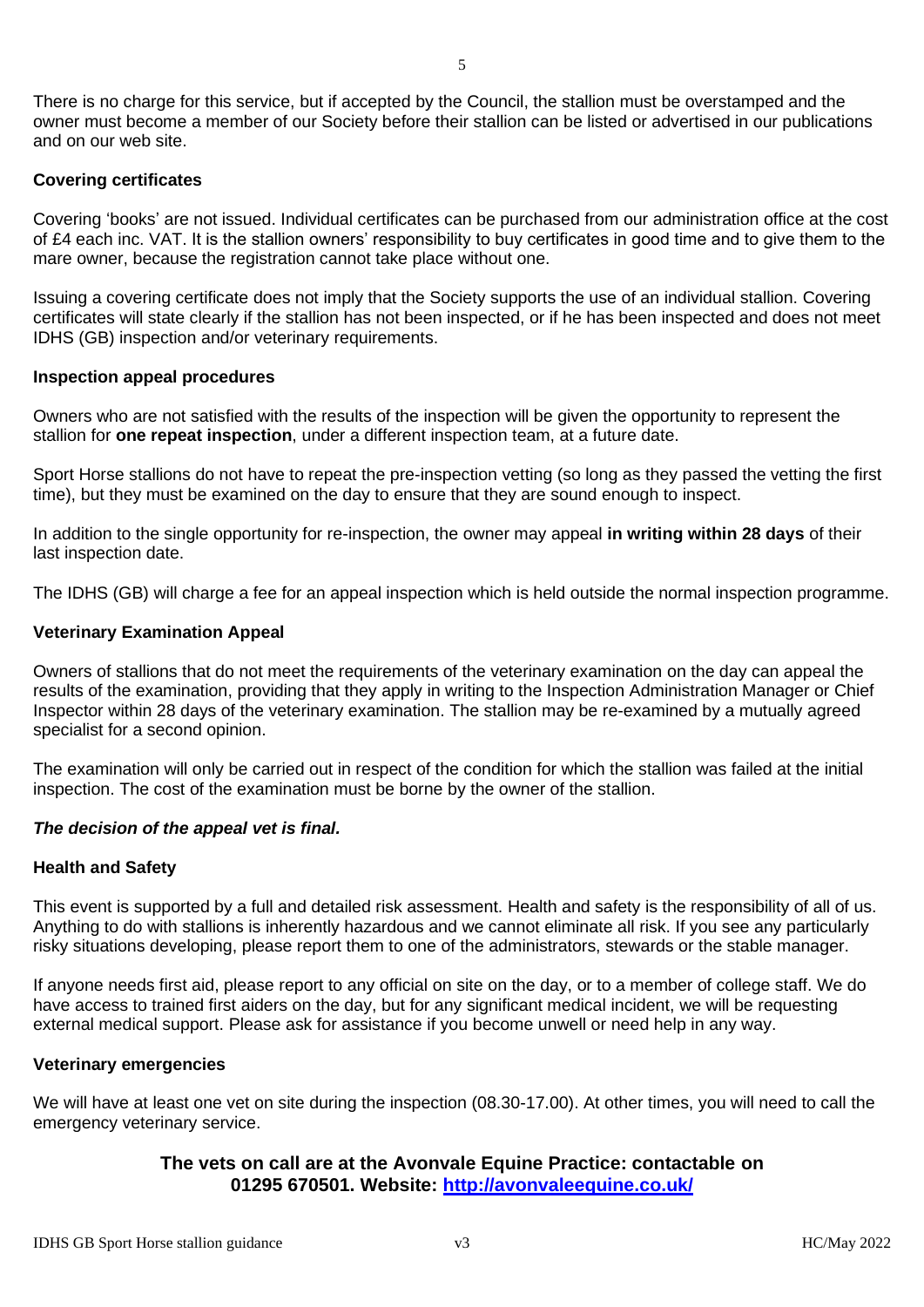# **INFORMATION ABOUT THE ARENA AND JUMPING LANE**

*Please ensure that you prepare your stallion according to the jumping lane dimensions in the diagram below.* 

# *The heights of the jumps in the table below are for sport horse stallions only. Please do not use this information for Main Studbook stallions.*

The size of the indoor arena is 60m x 23m. The three inspectors and one or two administrators will be in the arena, as will the arena party and their team leader.

Stallions will all be asked to show walk, trot and canter on both reins and will be asked to negotiate the jumping lane **a minimum** of five times. Heights and spreads for the first five attempts are below.

A diagram of the lane is below. This is not to scale. Stallions jump anticlockwise. There is a **placing pole** on the ground 3m from the end wall of the school, angled at 45 degrees. It is important to practice with this pole in place, as it does make a difference to how stallions approach the lane. Coloured jump poles are used. The sides of the lane will comprise jump stands and poles.

**Fences are placed as follows**: fence A is 6m from the end wall and 3m from the centre of the placing pole; fence B is 6.8m from (A) and fence C 7.3m from fence B.



|                  | <b>Height of 1st fence</b> | <b>Height of 2nd</b><br>fence | <b>Height of 3rd fence</b><br>(oxer)              |
|------------------|----------------------------|-------------------------------|---------------------------------------------------|
| Jumping effort 1 | 0.75m                      | 0.75m                         | 0.95 <sub>m</sub>                                 |
| Jumping effort 2 | 0.75m                      | 0.75m                         | 1.0 <sub>m</sub>                                  |
| Jumping effort 3 | 0.75m                      | 0.75m                         | 0.95 <sub>m</sub><br>0.95 width                   |
| Jumping effort 4 | 0.75m                      | 0.75m                         | 0.9m front pole<br>1.0m back pole<br>1.05m width  |
| Jumping effort 5 | 0.75m                      | 0.75m                         | 1.0m front pole<br>1.10m back pole<br>1.10m width |